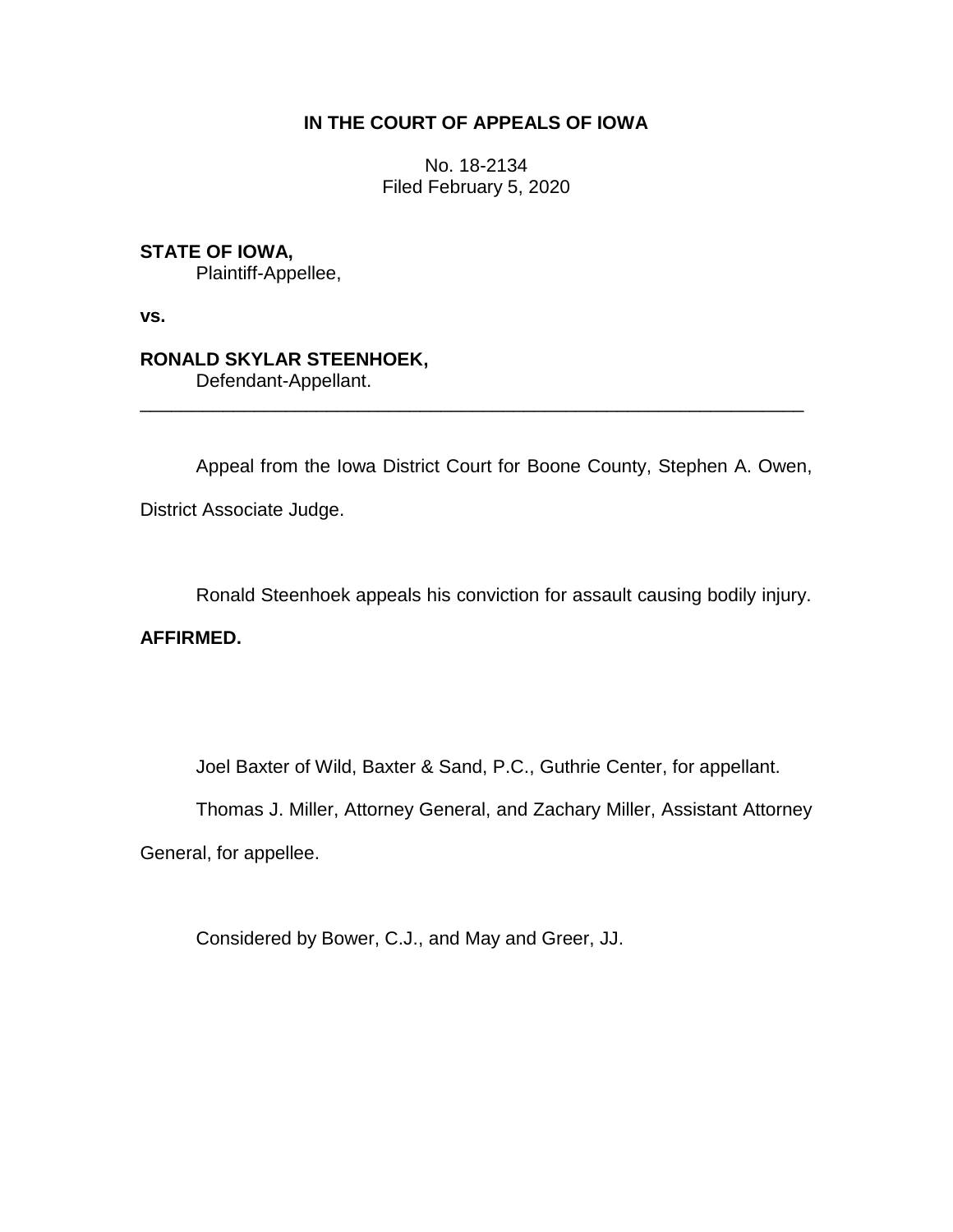#### **BOWER, Chief Judge.**

Ronald Steenhoek entered a written plea of guilty to the charge of assault causing bodily injury. Pursuant to a plea agreement, the State dismissed an additional charge of first-degree burglary. Steenhoek appeals, claiming trial counsel was ineffective in failing to file a motion to dismiss the trial information because it did not give adequate notice concerning the burglary charge and in failing to take depositions.<sup>1</sup> He also contends the district court should have altered his cash-only bond.

We review ineffective-assistance-of-counsel claims de novo. *State v. Clay*,

824 N.W.2d 488, 494 (Iowa 2012)

To prevail on a claim of ineffective assistance of counsel, a claimant must satisfy the *Strickland* test by showing (1) counsel failed to perform an essential duty; and (2) prejudice resulted."<sup>[2]</sup> Unless a defendant makes both showings, it cannot be said that the conviction . . . resulted from a breakdown in the adversary process that renders the result unreliable.

*Id.* (internal quotation marks and citations omitted).

Here, because the minutes of testimony provide adequate notice that

Steenhoek's presence in the residence was without the occupant's permission, $3$ 

 $\overline{a}$ <sup>1</sup> The Iowa legislature amended Iowa Code sections 814.6 and 814.7 effective July 1, 2019, limiting direct appeals from guilty pleas and eliminating direct-appeal ineffective-assistance-of-counsel claims. 2019 Iowa Acts ch. 140, §§ 28, 31 (codified at Iowa Code §§ 814.6–.7). The amendments "apply only prospectively and do not apply to cases pending on July 1, 2019," and therefore do not apply in this case. *State v. Macke*, 933 N.W.2d 226, 235 (Iowa 2019). Because Steenhoek's appeal was pending before July 1, 2019, he may raise an ineffectiveassistance-of-counsel claim on direct appeal. *See State v. Trane*, 934 N.W.2d 447, 464–65 (Iowa 2019). We may find the record is adequate to decide the claim, or we may preserve it for determination under chapter 822. *Id.* at 465.

<sup>2</sup> *Strickland v. Washington*, 466 U.S. 668, 687 (1984).

<sup>&</sup>lt;sup>3</sup> The minutes of testimony specifically include that the occupant "will testify that [Steenhoek] did not have permission to enter the home."